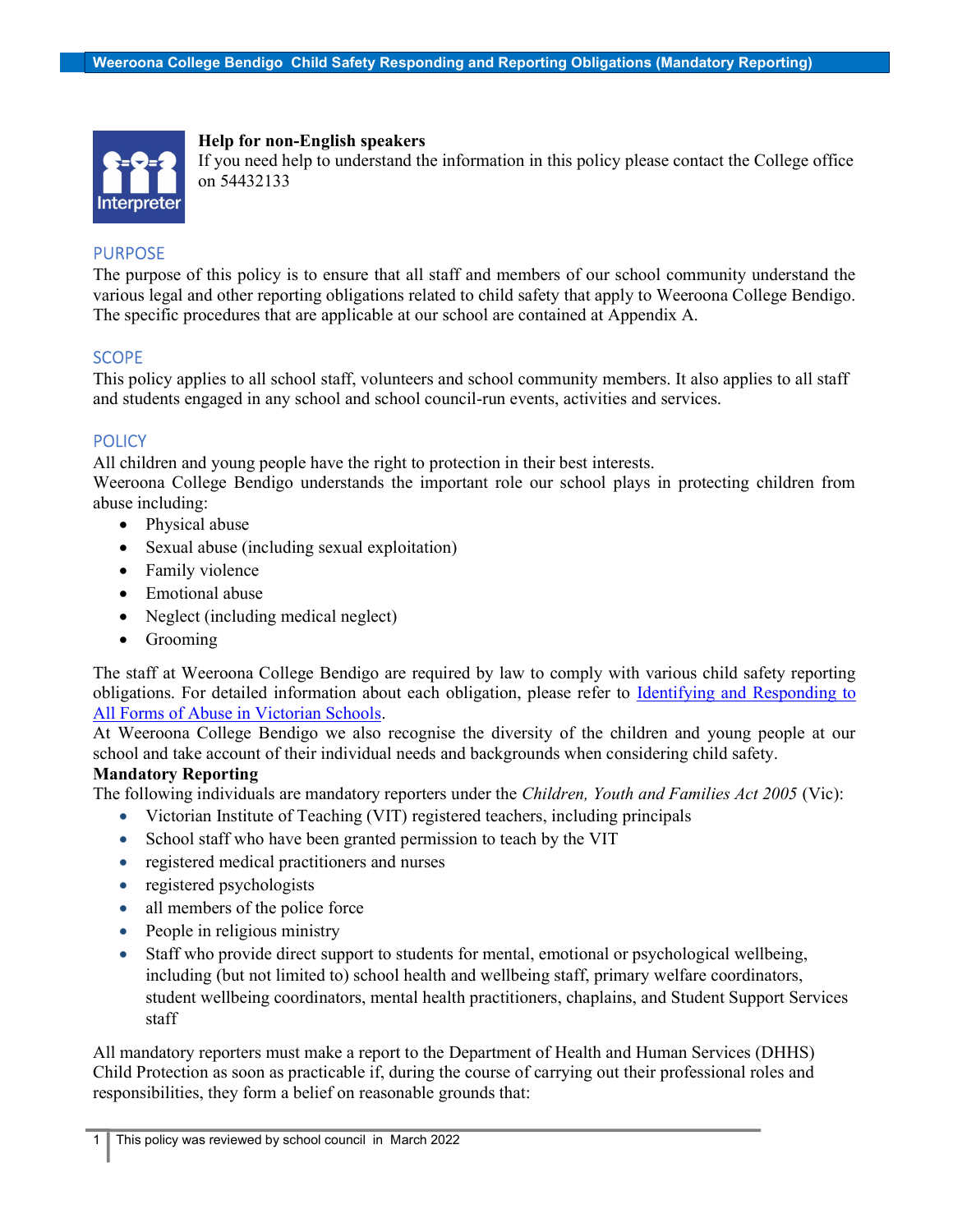- a child has suffered, or is likely to suffer, significant harm as a result of physical abuse and/ or sexual abuse, and
- the child's parents have not protected, or are unlikely to protect, the child from harm of that type.

A mandatory reporter who fails to comply with this legal obligation may be committing a criminal offence. It is important for all staff at Weeroona College Bendigo to be aware that they are legally obliged to make a mandatory report on each occasion that they form a reasonable belief that a child is in need of protection and they must make a mandatory report even if the principal does not share their belief that a report is necessary.

At our school, all mandated school staff must undertake the Mandatory Reporting and Other Obligations eLearning Module annually.

For more information about Mandatory Reporting see the Department's *Policy and Advisory Library*: Protecting Children — Reporting and Other Legal Obligations.

### Child in need of protection

Any person can make a report to DHHS Child Protection (131 278 – 24 hour service) if they believe on reasonable grounds that a child is in need of protection.

The policy of the Department of Education and Training (DET) requires all staff who form a reasonable belief that a child is in need of protection to report their concerns to DHHS or Victoria Police, and discuss their concerns with the school leadership team.

For more information about making a report to DHHS Child Protection, see the Department's *Policy and* Advisory Library: Protecting Children — Reporting and Other Legal Obligations and Four Critical Actions for Schools: Responding to Incidents, Disclosures and Suspicions of Child Abuse.

At Weeroona College Bendigo we also encourage all staff to make a referral to Child FIRST when they have significant concern for a child's wellbeing. For more information about making a referral to Child FIRST see the *Policy and Advisory Library*: Protecting Children – Reporting and Other Legal Obligations.

## Reportable Conduct

Our school must notify the Department's Employee Conduct Branch (9637 2594) if we become aware of an allegation of 'reportable conduct'.

There is an allegation of reportable conduct where a person has formed a reasonable belief that there has been:

- a sexual offence (even prior to criminal proceedings commencing), sexual misconduct or physical violence committed against, with or in the presence of a child;
- behaviour causing significant emotional or physical harm to a child;
- significant neglect of a child; or
- misconduct involving any of the above.

The Department, through the Employee Conduct Branch, has a legal obligation to inform the Commission for Children and Young People when an allegation of reportable conduct is made.

Our principal must notify the Department's Employee Conduct Branch of any reportable conduct allegations involving current or former teachers, contractors, volunteers (including parents), allied health staff and school council employees.

If school staff become aware of reportable conduct by any person in the above positions, they should notify the school principal immediately. If the allegation relates to the principal, they should notify the Regional Director.

For more information about Reportable Conduct see the Department's Policy and Advisory Library: Reportable Conduct.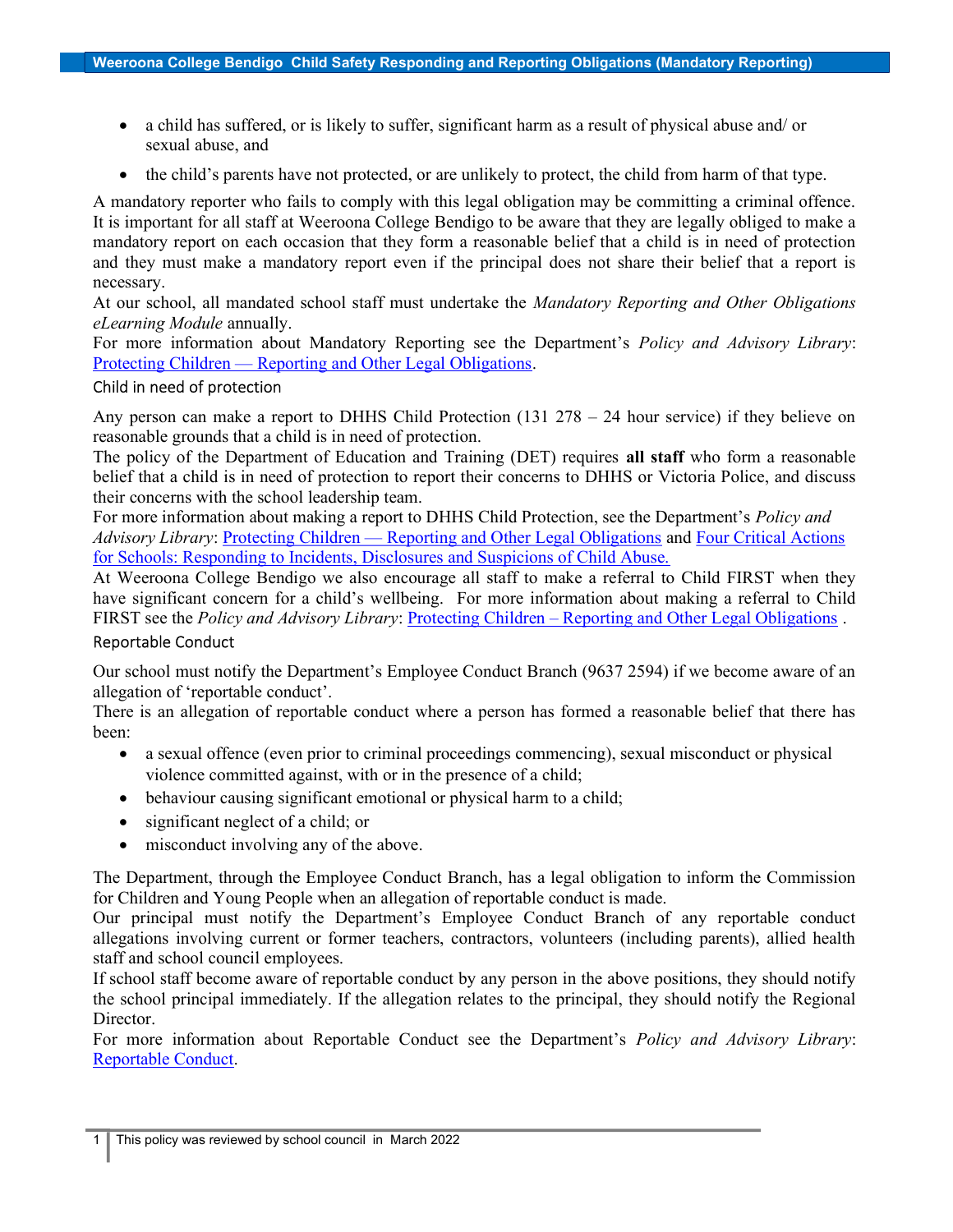#### Failure to disclose offence

Reporting child sexual abuse is a community-wide responsibility. All adults (ie persons aged 18 years and over), not just professionals who work with children, have a legal obligation to report to Victoria Police, as soon as practicable, where they form a 'reasonable belief' that a sexual offence has been committed by an adult against a child under the age of 16 by another person aged 18 years or over.

Failure to disclose information to Victoria Police (by calling 000 or local police station) as soon as practicable may amount to a criminal offence unless a person has a 'reasonable excuse' or exemption from doing so.

"Reasonable belief" is not the same as having proof. A 'reasonable belief' is formed if a reasonable person in the same position would have formed the belief on the same grounds.

For example, a 'reasonable belief' might be formed when:

- a child states that they have been sexually abused
- a child states that they know someone who has been sexually abused (sometimes the child may be talking about themselves)
- someone who knows a child states that the child has been sexually abused
- professional observations of the child's behaviour or development leads a mandated professional to form a belief that the child has been sexually abused
- signs of sexual abuse leads to a belief that the child has been sexually abused.

"Reasonable excuse" is defined by law and includes:

- fear for the safety of any person including yourself or the potential victim (but not including the alleged perpetrator or an organisation)
- where the information has already been disclosed, for example, through a mandatory report to DHHS Child Protection.

### Failure to protect offence

This reporting obligation applies to school staff in a position of authority. This can include principals, assistant principals and campus principals. Any staff member in a position of authority who becomes aware that an adult associated with their school (such as an employee, contractor, volunteer or visitor) poses a risk of sexual abuse to a child under the age of 16 under their care, authority or supervision, must take all reasonable steps to remove or reduce that risk.

This may include removing the adult (ie persons aged 18 years and over) from working with children pending an investigation and reporting your concerns to Victoria Police.

If a school staff member in a position of authority fails to take reasonable steps in these circumstances, this may amount to a criminal offence.

#### Grooming

Grooming is a criminal offence under the *Crimes Act 1958* (Vic). This offence targets predatory conduct undertaken by an adult to prepare a child, under the age of 16, to engage in sexual activity at a later time. Grooming can include communicating and/or attempting to befriend or establish a relationship or other emotional connection with the child or their parent/carer.

#### Further information

For more information about these offences and reporting obligations see: Protecting Children — Reporting and Other Legal Obligations.

# RELATED POLICIES AND FURTHER INFORMATION

Child Safety Policy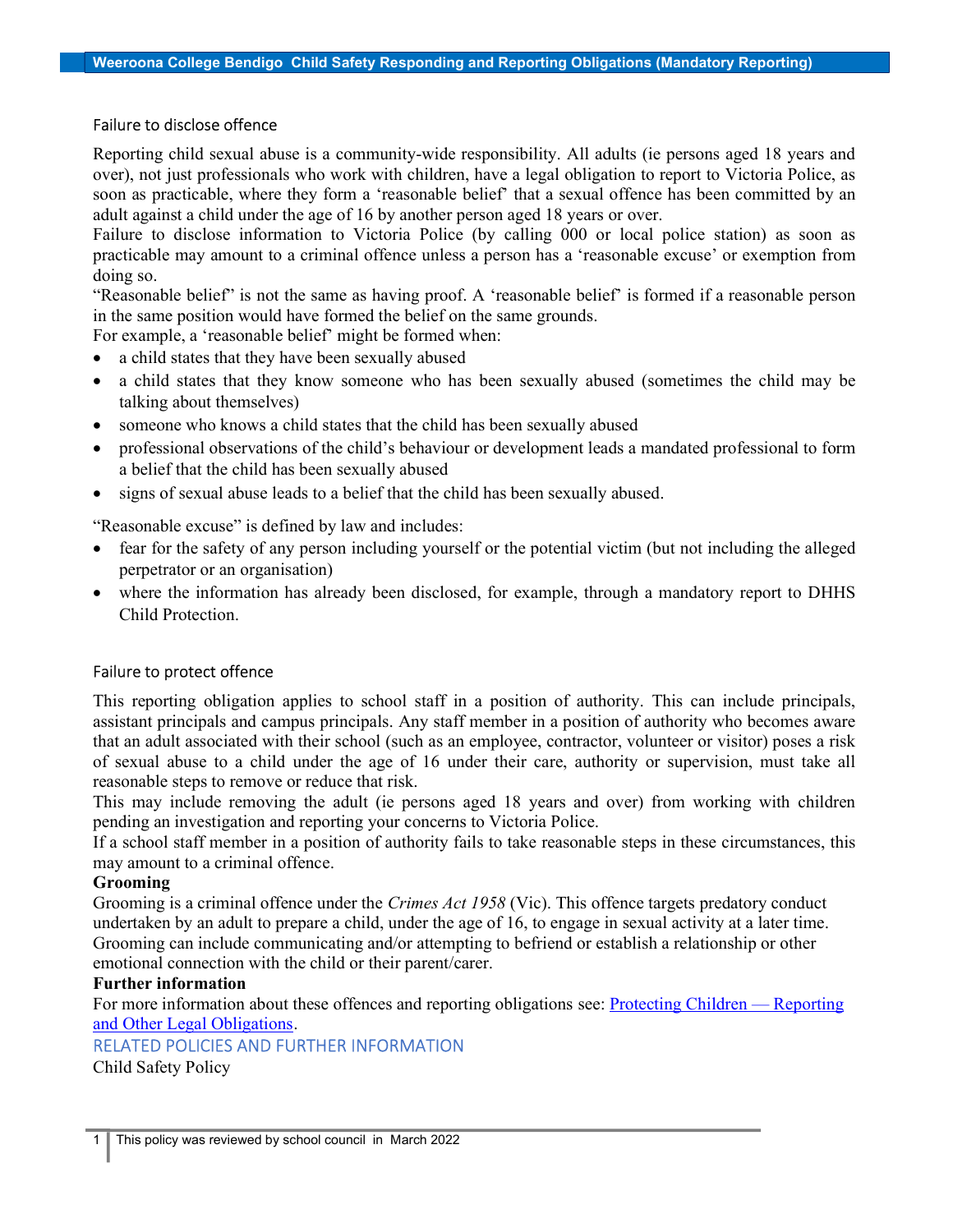## APPENDIX A

# CHILD SAFETY RESPONDING AND REPORTING PROCEDURES AT WEEROONA COLLEGE BENDIGO

## For students

- All students should feel safe to speak to any staff member to raise any concerns about their safety or any other concerns that they have.
- If a student does not know who to approach at Weeroona College Bendigo they should start with their advisor, learning community leader or member of the wellbeing team.

# Managing disclosures made by students

### When managing a disclosure you should:

- listen to the student and allow them to speak
- stay calm and use a neutral tone with no urgency and where possible use the child's language and vocabulary (you do not want to frighten the child or interrupt the child)
- be gentle, patient and non-judgmental throughout
- highlight to the student it was important for them to tell you about what has happened
- assure them that they are not to blame for what has occurred
- do not ask leading questions, for example gently ask, "What happened next?" rather than "Why?"
- be patient and allow the child to talk at their own pace and in their own words
- do not pressure the child into telling you more than they want to, they will be asked a lot of questions by other professionals and it is important not to force them to retell what has occurred multiple times
- reassure the child that you believe them and that disclosing the matter was important for them to do
- use verbal facilitators such as, "I see", restate the child's previous statement, and use non-suggestive words of encouragement, designed to keep the child talking in an open-ended way ("what happened next?")
- tell the child in age appropriate language you are required to report to the relevant authority to help stop the abuse, and explain the role of these authorities if appropriate (for a young child this may be as simple as saying "I will need to talk to people to work out what to do next to help you").

### When managing a disclosure you should AVOID:

- displaying expressions of panic or shock
- asking questions that are investigative and potentially invasive (this may make the child feel uncomfortable and may cause the child to withdraw)
- going over the information repeatedly (you are only gathering information to help you form a belief on reasonable grounds that you need to make a report to the relevant authority)
- making any comments that would lead the student to believe that what has happened is their fault
- making promises to the child about what will occur next or that things will be different given the process can be unpredictable and different for each child depending on their circumstances (instead reassure them that you and others will do your best to help).

### General procedures

Our school will follow the Four Critical Actions for Schools: Responding to Incidents, Disclosures and Suspicions of Child Abuse (Four Critical Actions) when responding to incidents, disclosures and suspicions of child abuse.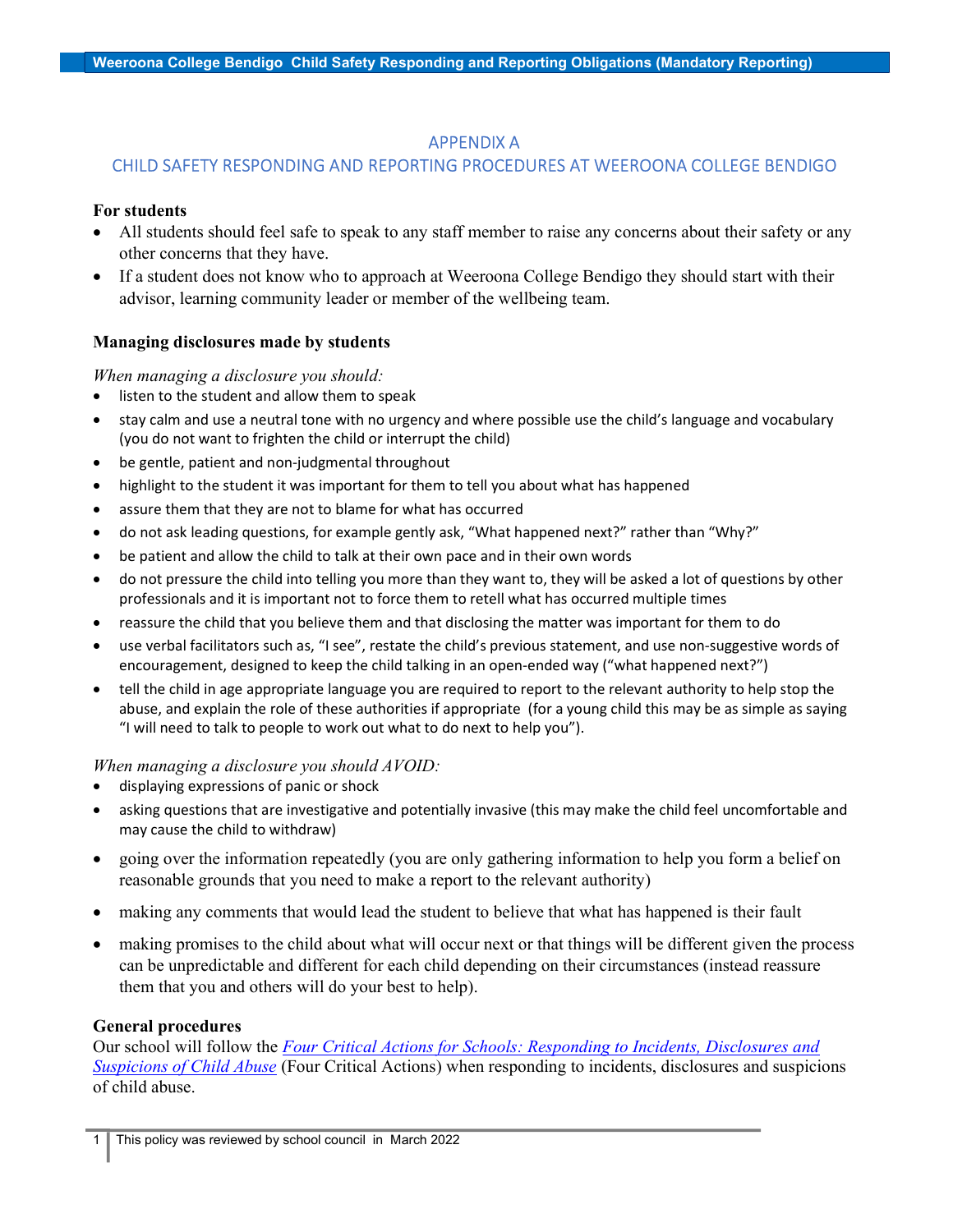All staff at our school who believe that a child is in need of protection, even if it doesn't meet the threshold required for mandatory reporting or the staff member is not a mandatory reporter, should in the first instance, speak to the Principal or Assistant Principal or should make the required reports to DHHS Child Protection and/or Victoria Police as necessary.

At our school the Principal will be responsible for monitoring overall school compliance with this procedure.

Nothing in this procedure prevents a staff member or any other person from reporting to the relevant authorities if they form a reasonable belief that a child is at risk of abuse.

## Reporting suspicions, disclosures or incidents of child abuse

Responsibilities of all school staff

If a school staff member reasonably suspects or witnesses an incident of child abuse or receives a disclosure of child abuse, they must:

- If a child is at immediate risk of harm, separate alleged victims and others involved, administer first aid and call 000.
- Speak to the Principal or Assistant Principal as soon as possible, who will follow the Four Critical Actions.
- Make detailed notes of the incident or disclosure using the Responding to Suspected Child Abuse: Template and ensure that those notes are kept and stored securely in students file.
- If the staff member is a mandatory reporter and reasonably believes that a student has suffered physical and/or sexual abuse from which the child's parents have not protected the child, they must make a report to DHHS Child Protection.
- If the staff member has formed a 'reasonable belief' that a sexual offence has been against a child, they must make a report to Victoria Police.

In circumstances where a member of the leadership team disagrees that a report needs to be made, but the staff member has formed a 'reasonable belief' that the child is in need of protection and/or has been the victim of sexual abuse, the staff member must still contact DHHS Child Protection and/or Victoria Police to make the report.

# Responsibilities Principal/Leadership Team Member/Wellbeing Staff

The Student Support Coordinator is responsible for promptly managing the school's response to an incident, suspicion or disclosure of child abuse, and ensuring that the incident, suspicion or disclosure is taken seriously. The Student Support Coordinator is also responsible for responding appropriately to a child who makes or is affected by an allegation of child abuse.

If the Student Support Coordinator receives a report from a school staff member or member of the school community of a suspicion, disclosure or incident of child abuse, they must:

- Follow the Four Critical Actions as soon as possible, including:
	- o Responding to an emergency
	- o Reporting to authorities/referring to services
	- o Contacting parents/carers and
	- o Providing ongoing support.
- Make detailed notes of the incident or disclosure, including actions taken using the Responding to Suspected Child Abuse: Template and ensure that those notes are kept and stored securely in student file. They are also responsible for ensuring that any staff member who reported the incident, disclosure or suspicion to them also makes and keeps notes of the incident.
- At Weeroona College Bendigo the school principal will be responsible for ensuring that there is a prompt response to the disclosure and that the child is appropriately supported.